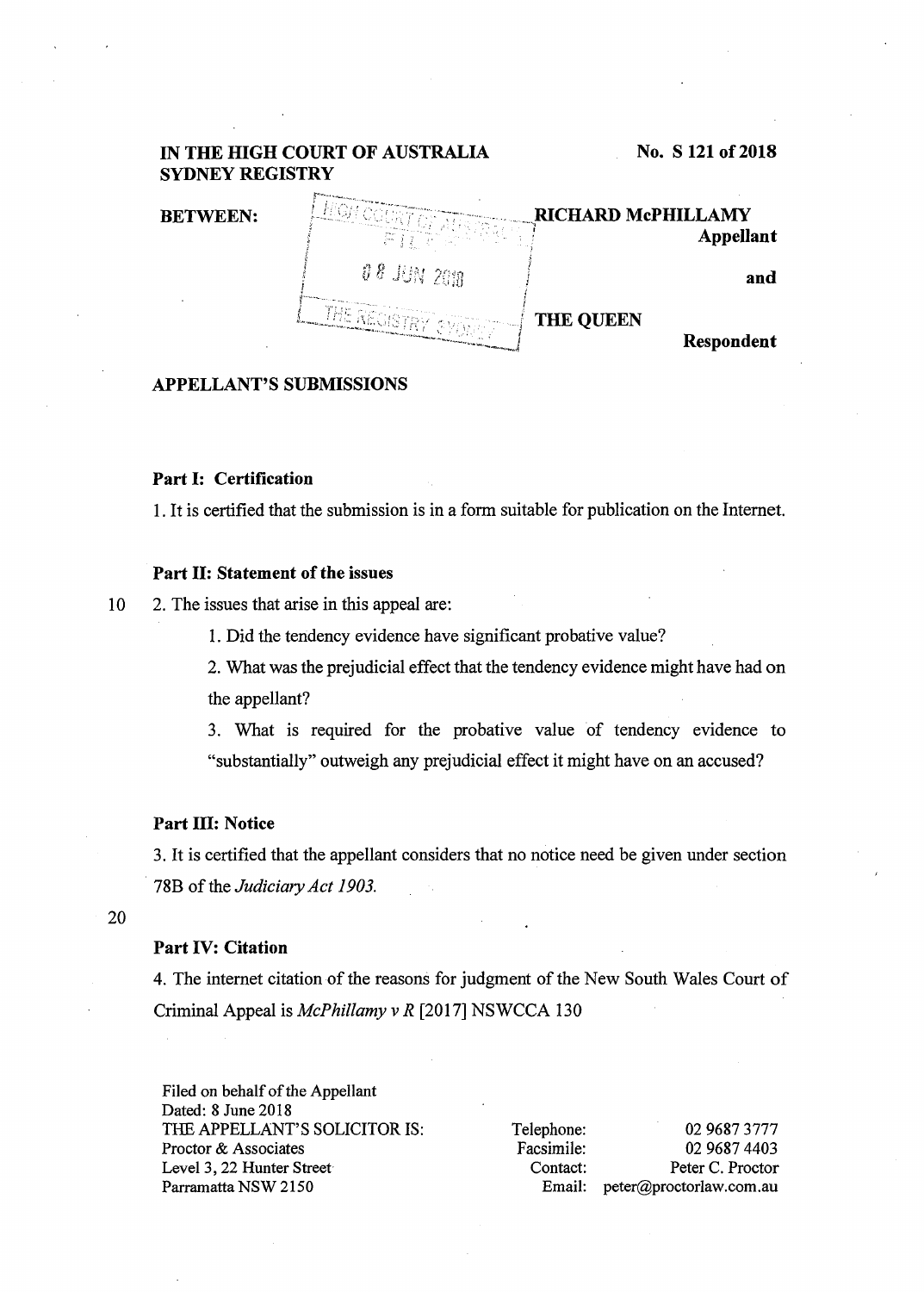#### **Part V: Narrative statement**

5. In 2013, the appellant was charged with a number of offences involving the sexual abuse of a child, NC, arising out of two incidents occurring between November 1995 and March 1996. The appellant was an acolyte, and the complainant an 11 year old altar boy under his supervision, at a cathedral in Bathurst. NC testified that, in the first incident, the appellant followed him into a toilet and masturbated in front of him, encouraged NC to masturbate and briefly touched NC's penis (AFM 45-47). NC said that he did not tell his parents or anyone else about what had happened because the appellant had told him that he was gay and that everyone would turn against him (AFM 10 48.15). In the second incident, the appellant again followed NC into a toilet and

masturbated in front of him, then masturbated NC and himself, then performed oral sex on NC and finally persuaded NC to perform oral sex on the appellant (AFM 49-52). When NC gagged and was crying, the appellant comforted him (AFM 52.43). He told NC not to tell anyone (AFM 53.34). After Mass he told NC that he was "sorry that it had gone that far" (AFM 53.45).

6. When questioned by the police in 2013, the appellant admitted that he knew NC as an altar boy under his supervision when he was an acolyte at the Cathedral but he denied the alleged offences. The appellant entered pleas of not guilty. He did not testify. The 20 defence case was that NC made false allegations of sexual abuse against the appellant in a fraudulent attempt to obtain financial compensation when he was in significant financial difficulty. NC conceded that he had obtained \$30,000 from the Catholic Church in 2010 after he had made a complaint to the Church about what the appellant had done (AFM 55) and also conceded that part of his account to the Church (that the appellant had engaged in anal intercourse with him during the second incident) was knowingly false (AFM 64-65).

7. At the trial, objection was taken to tendency evidence adduced by the prosecution. A voir dire hearing was held. The trial judge admitted the. evidence and stated that 30 reasons would be provided for this ruling when time permitted. However, no such reasons were ever given. The appellant appealed against conviction on a number of grounds in respect of the admission of the tendency evidence. Harrison and Hulme JJ accepted that the trial judge should have provided reasons for admitting the tendency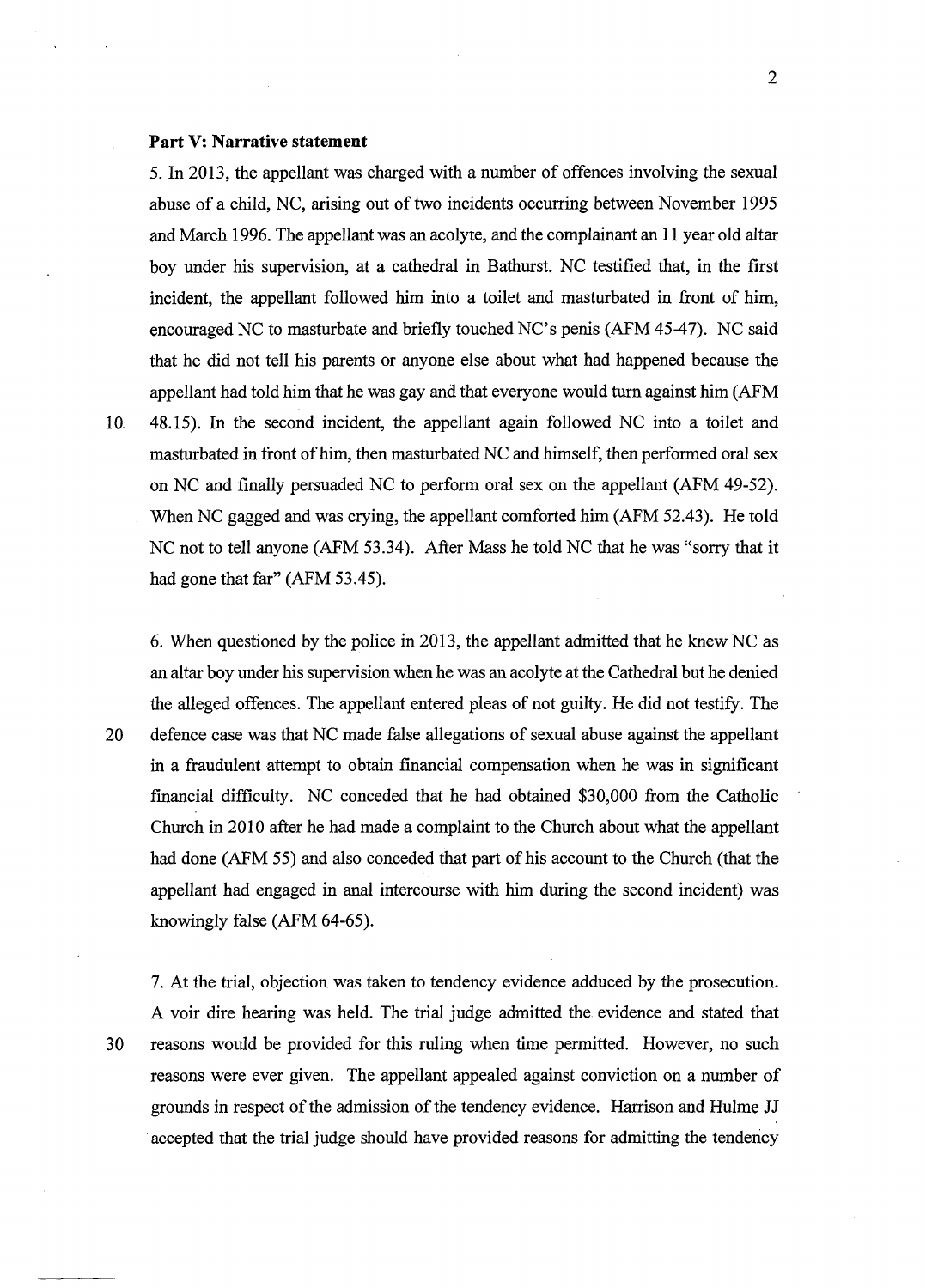evidence but concluded that there was no miscarriage of justice on the basis that the evidence was correctly admitted. Meagher JA dissented, holding that in the light of what occurred in the trial, the tendency evidence was inadmissible.

8. The tendency evidence was given by two witnesses, TR and SL. TR testified that he attended St Stanislaus College in Bathurst in 1985. He was a boarding student who turned thirteen in that year. The appellant was an assistant house master at the school. On one occasion (AFM 201-202), TR was homesick and upset and went to the appellant's bedroom. The appellant cuddled him and subsequently rubbed his genitals. 10 On a second occasion (AFM 205-206), also in 1985, TR was naked in the shower and the appellant inappropriately touched his bottom. SL testified that he also attended St Stanislaus College in Bathurst in 1985 as a boarding student. He also turned thirteen in that year. On one occasion (AFM 226-227), he was homesick and upset and went to the appellant's bedroom. The appellant massaged his shoulders and back and then massaged around his groin area; touching his genitals. On a second occasion (AFM 228-231), also in 1985, SL was again very homesick and was massaged by the appellant, fell asleep on the appellant's bed and woke up to see the appellant kneeling beside the bed with his head near SL's groin. SL "felt the sensation of wetness around my penis". SL jumped up and left the room. About a week later, the appellant 20 .apologised and said that he had done the wrong thing and he could be in a lot of trouble for it (AFM 234.34).

9. Defence counsel who cross-examined TR and SL did not challenge the substance of the allegations made by these witnesses. Accordingly, there was no dispute in the trial regarding the conduct of the appellant alleged by them.

10. The trial judge directed the jury regarding the tendency evidence prior to its admission and characterised the evidence as follows (AFM 189.40):

The Crown will argue that the evidence of those two witnesses demonstrate that [the appellant] had a tendency to act in a particular way; that is, to by his conduct demonstrate a sexual interest in male children in early their teenage years who were under his supervision.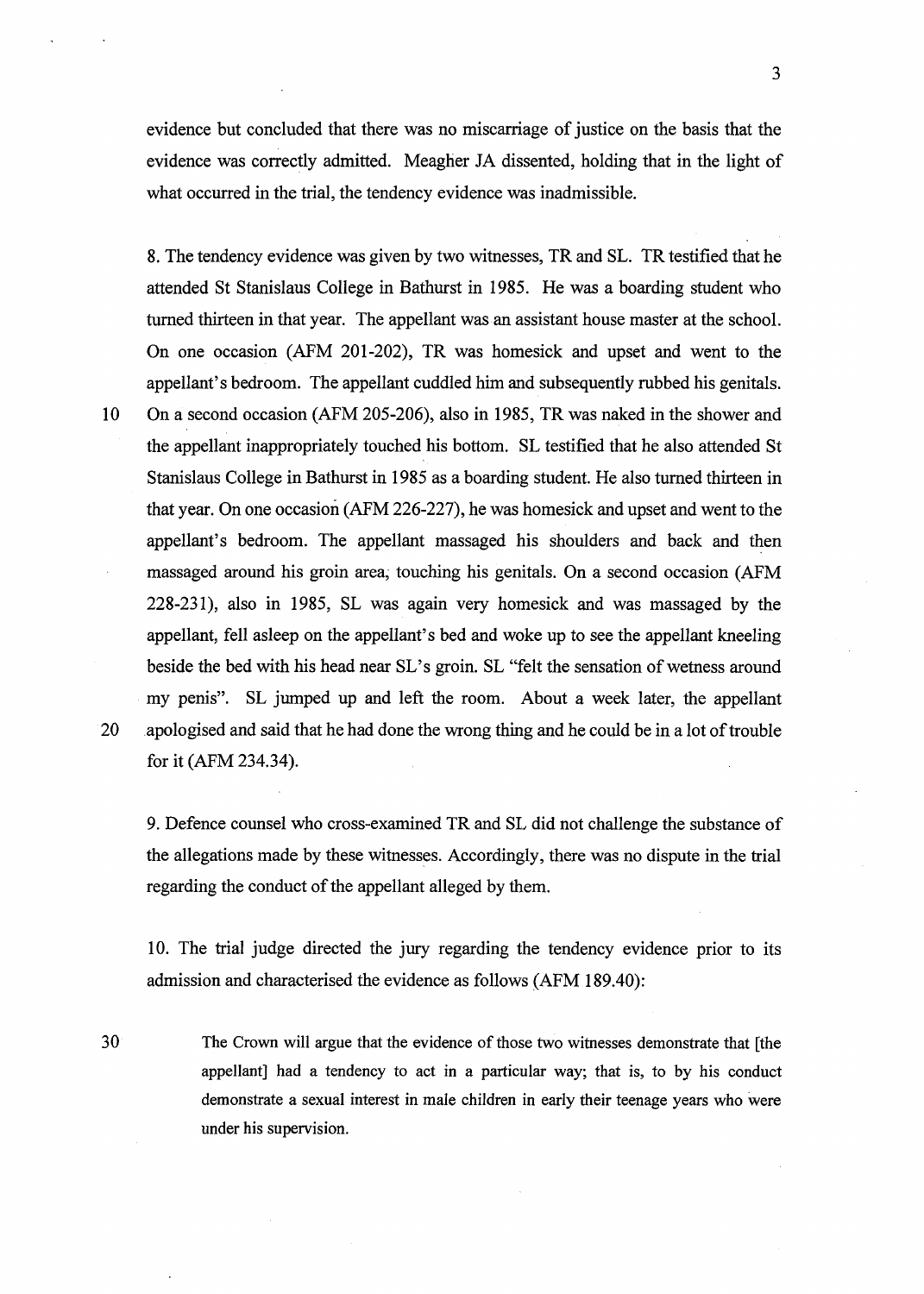The Crown says the evidence that you have heard from [TR] and [SL] and [NC] shows that the accused had a sexual attraction or interest in young teenage males. He acted on it in his dealings with [TR] and with [SL] when he was alone with them. The Crown says he acted on it with [NC], too, just like [NC] told you.

12. In the summing-up, the trial judge stated (CAB 27.22):

However, you have heard evidence that the Crown also relies upon to prove beyond reasonable doubt that [the appellant] had a sexual interest in [NC] and was willing to act upon it in the way that [NC] alleges. That is the evidence the Crown placed before you from two witnesses, [TR] and [SL], who each gave evidence of other sexual acts alleged by them to have been . committed by the accused against each of them separately. The Crown argues that the evidence of those two witnesses demonstrates [the appellant] had a tendency to act in a particular way, that is, by his conduct, demonstrate a sexual interest in male children in their early teenage years who were under his supervision. The Crown argues if you find beyond reasonable that the evidence of [SL] or [TR] demonstrates such a sexual interest, that you may use that tendency in considering whether the Crown can prove beyond reasonable doubt the specific allegations in the indictment relating to [NC].

13. In the Court of Criminal Appeal, Meagher JA, in dissent, upheld a ground of appeal that contended that admitting the tendency evidence resulted in a miscarriage of justice. Meagher JA held that the evidence did not have "significant probative value" to prove the charged offences (CAB 142 [117]) and was not admissible pursuant to s  $97(1)(b)$  of the *Evidence Act 1995* (NSW) (CAB 143 [119]). His Honour also held that the probative value of the tendency evidence did not substantially outweigh "any prejudicial effect it may have" and accordingly did not meet the requirements of s 30 101(2) of the *Evidence Act* (CAB 143 [120]).

10

20

14. Harrison and Hulme JJ held that the evidence did have significant probative value as required by s 97(1)(b): CAB 145-6 [127]-[129]. Harrison and Hulme JJ also held that the submission that "the evidence should not have been admitted on the basis that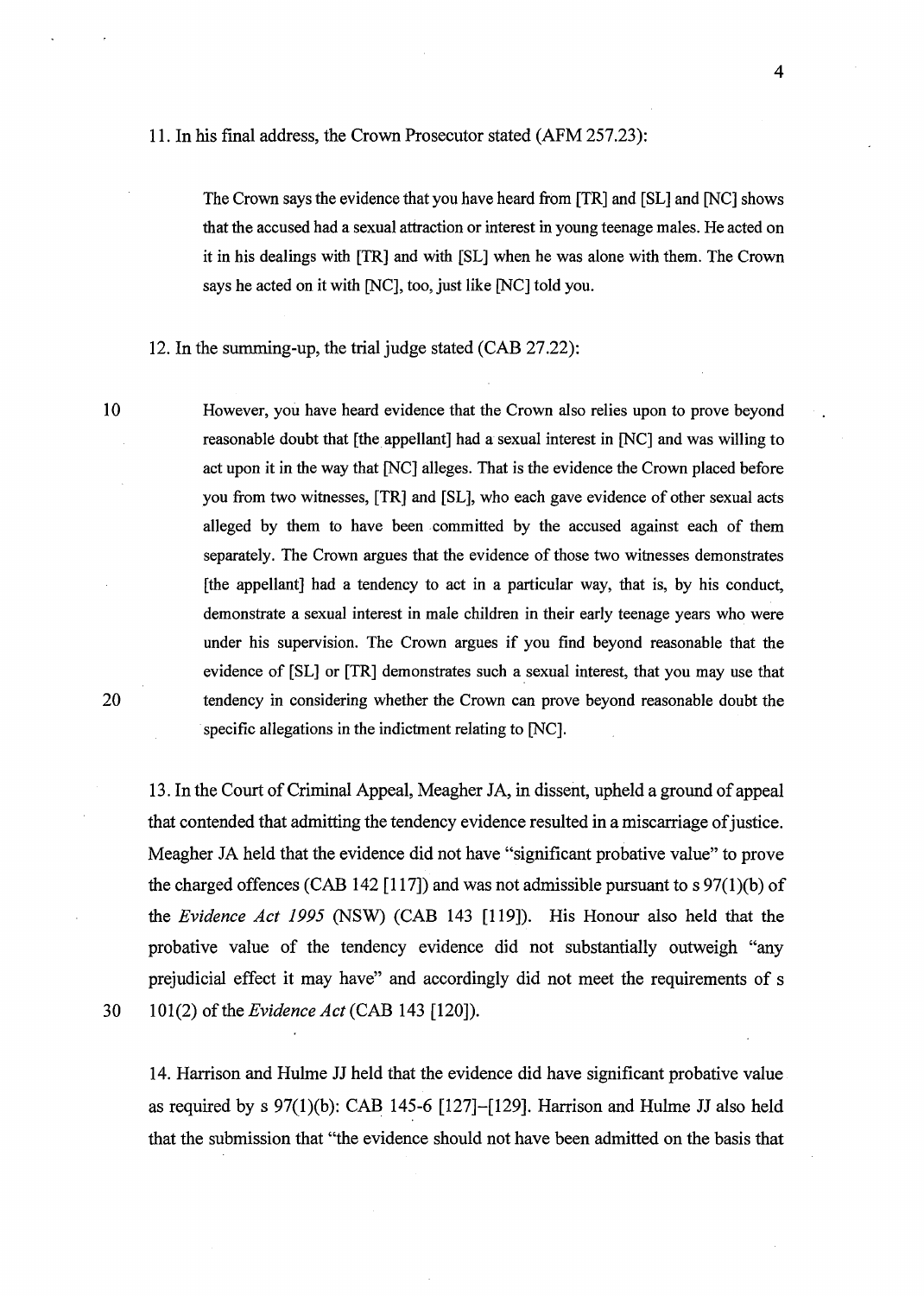#### **Part** VI: **Argument**

15. Two of the three grounds of appeal advanced in the Court of Criminal Appeal were as follows:

Ground 1. The trial judge erred in admitting the evidence of TR and SL as tendency evidence.

Ground 2. Alternatively, the decision to admit the evidence of TR and SL as tendency evidence resulted in a miscarriage of justice.

It is apparent that one reason that Ground 2 was advanced in the alternative to Ground 1 was that the trial judge never delivered reasons for admitting the evidence of TR and SL as tendency evidence. In the absence of reasons, it was not possible for the appellant to identify any particular error of law.

20 16. Meagher JA upheld Ground 2 ([119]). His Honour held that the evidence of TR and SL, admitted by the trial judge after a voir dire hearing, "resulted in a miscarriage of justice" because, "having regard to what occurred in the trial, it may be concluded that the evidence should not have been admitted" ([36]). Meagher JA observed that the use made by the Crown of the tendency evidence in the trial departed from that described in its tendency notice ([94]). Focussing on the tendency use that the Crown relied upon at the conclusion of the trial, Meagher JA held that "the evidence used to prove the tendency relied on was not ... properly admitted", that this "resulted in a miscarriage of justice" and the appeal should be allowed ([119]). For that reason, his Honour did not consider the remaining grounds of appeal ([45]).

30

10

17. Harrison and Hulme JJ granted leave to appeal but dismissed all the grounds of appeal. There is some apparent confusion at [131] regarding the understanding of Grounds 1 and 2 but it is apparent that their Honours rejected Ground 2 on the basis that their Honours considered that the evidence of TR and SL, as relied upon for the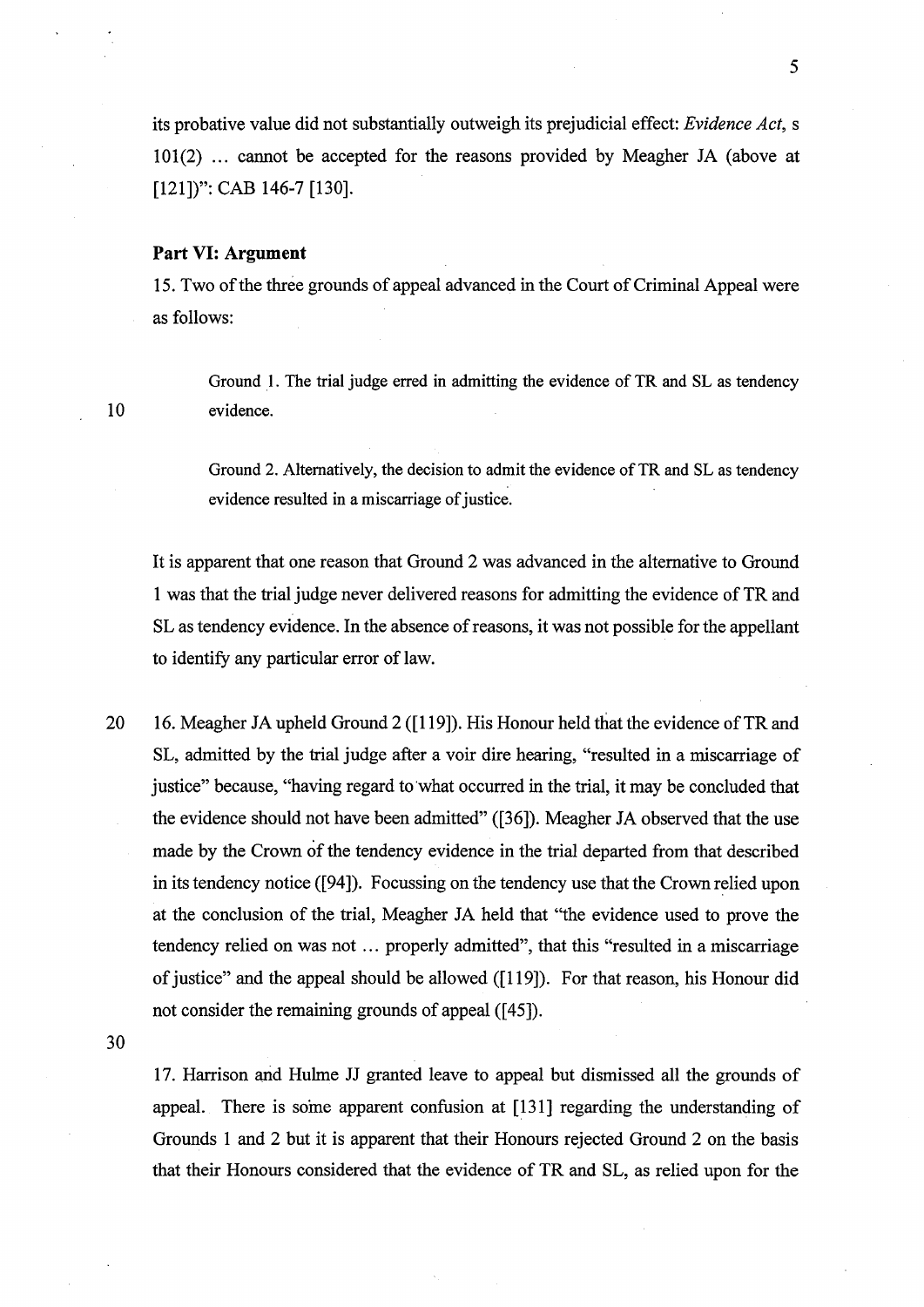tendency use articulated by the Crown at the conclusion of the trial, was properly admitted (that is, that use was not prohibited by either s 97 or s 101).

#### **Section 97(1)(b)**

18. The appellant respectfully adopts the analysis of Meagher JA in relation to the application of s 97(1 )(b) *Evidence Act.* While it would strictly be necessary to assess the probative value of the tendency evidence separately in relation to each count on the indictment, the analysis of Meagher JA demonstrates that the use made by the Crown 10 of the evidence of TR and SL at the conclusion of the trial meant that the evidence was "not admissible" for a tendency use in respect of any of the counts on the indictment. Section 95(1) makes it clear that the evidence may not be used by the jury in that way. The trial judge permitted the jury to use the evidence in that way, thereby resulting in a miscarriage of justice.

19. In particular, the appellant adopts the reasoning of Meagher JA at [93] -[119]. It is submitted that there is no aspect of that analysis inconsistent with the judgment of Kiefel CJ, Bell, Keane and Edelman JJ in *Hughes v The Queen* [2017] HCA 20; (2017) 92 ALJR 52.

20

20. It is submitted that Harrison and Hulme JJ erred in holding that the 10 year gap between the conduct in relation to TR and SL and the alleged conduct in relation to NC did not "fatally ... imperil the strength of the inference promoted by the Crown" (at [129]). Their Honours considered that "it does not seem to us to be particularly controversial for a jury to be asked to infer that a sexual interest in young teenage boys would be unlikely to become attenuated in the space of ten years". However, as their Honours noted at [125], the "Crown case was based upon the proposition that the appellant had a sexual interest in young teenage boys *and that he acted upon that interest when the opportunity arose".* The tendency sought to be proved was not just 30 to have a sexual interest in young teenage boys but to act upon that interest. Even if the appellant's sexual interests remained stable over a decade or more, it is an entirely different matter to infer a continuing tendency to act on those sexual interests by committing serious sexual offences. As Meagher JA reasoned at [116]: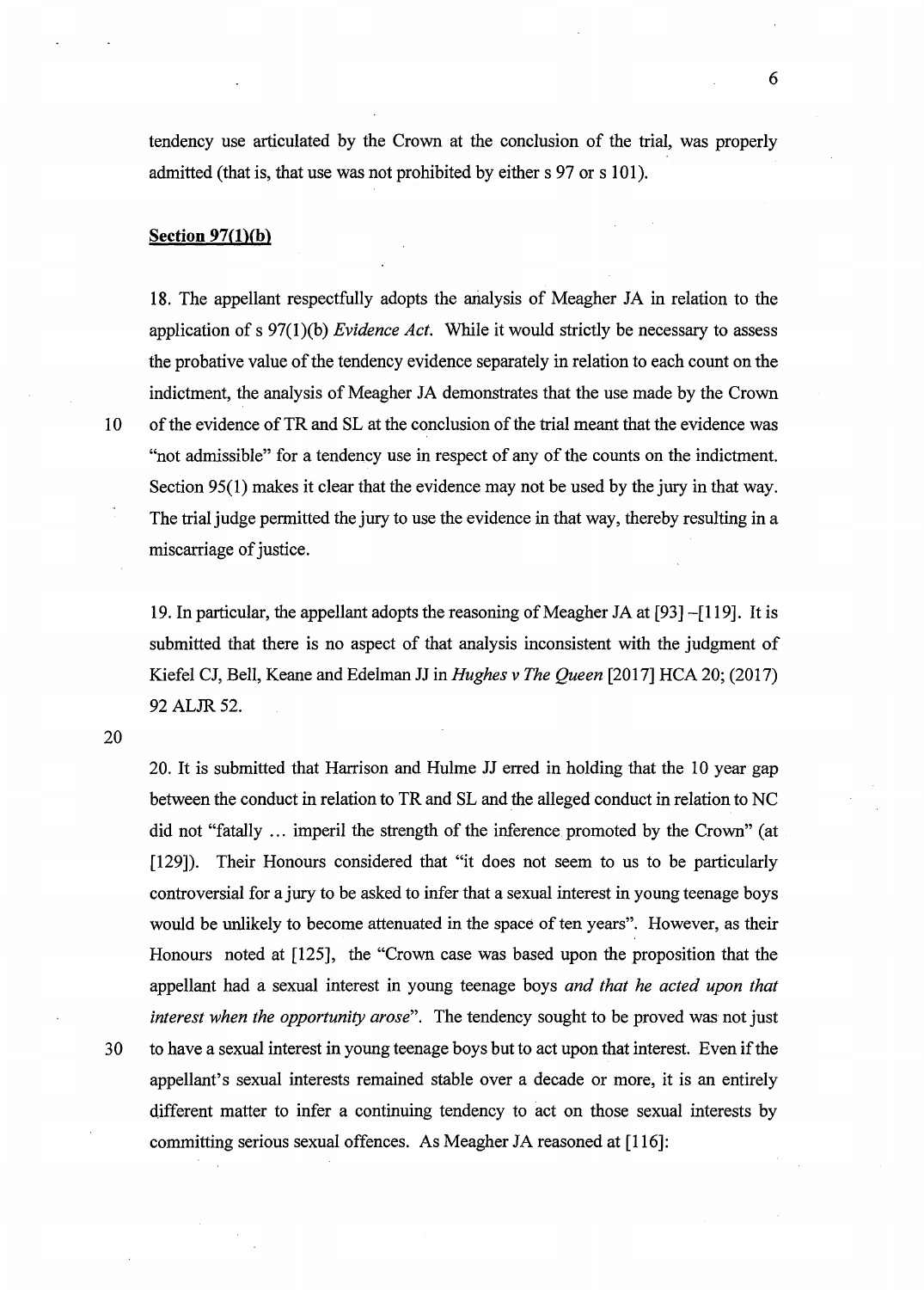Whilst the earlier conduct manifested a sexual interest in young boys it did not show the appellant was prepared to act on that interest in circumstances similar to those in which the charged offences occurred, or in all circumstances where the opportunity might arise.

Further, as Meagher JA pointed out at [103], "there was no evidence independent of the complainant's evidence which suggested that the tendency had manifested itself in any form over the intervening decade". Harrison and Hulme JJ provided no answer to this 10 analysis.

21. Even if it were assumed that the tendency evidence tended to show that the appellant was the sort of person who *could* have committed the offences charged, that was not the relevant question. Section  $97(1)(b)$  required a focus on the question of the extent to which the evidence could rationally affect the assessment of the probability of the existence of a fact in issue. In the context of this trial, it required a focus on the extent to which the evidence could increase the probability that the appellant *did* engage in the sexual acts alleged by NC. Whatever the extent to which the evidence could show that he was someone who could have engaged in those acts, the evidence could not 20 significantly increase the probability that he did engage in those acts. In circumstances where the defence did not adduce character evidence for the purpose of showing that the appellant was not the sort of person who might commit the acts alleged by NC, the tendency evidence did not have significant probative value.

22. Harrison and Hulme JJ noted at [126] the view of Meagher JA that there was "high level of generality" in the tendency relied upon by the Crown but considered that there was "overriding similarity between the charged conduct and the earlier incidents" (at [127] and considered that "the appellant's earlier conduct could be regarded by the jury as strongly supporting" the prosecution case that the charged conduct occurred (at [ 46]). 30 However, it should be accepted that evidence of a tendency to have a sexual interest in young teenage boys and to act on that interest by engaging in sexual acts with young teenage boys will not usually have significant probative value. It is evidence of a disposition or propensity to commit crimes of the kind in question and a tendency expressed at such a high level of generality will not be "important" or "of consequence"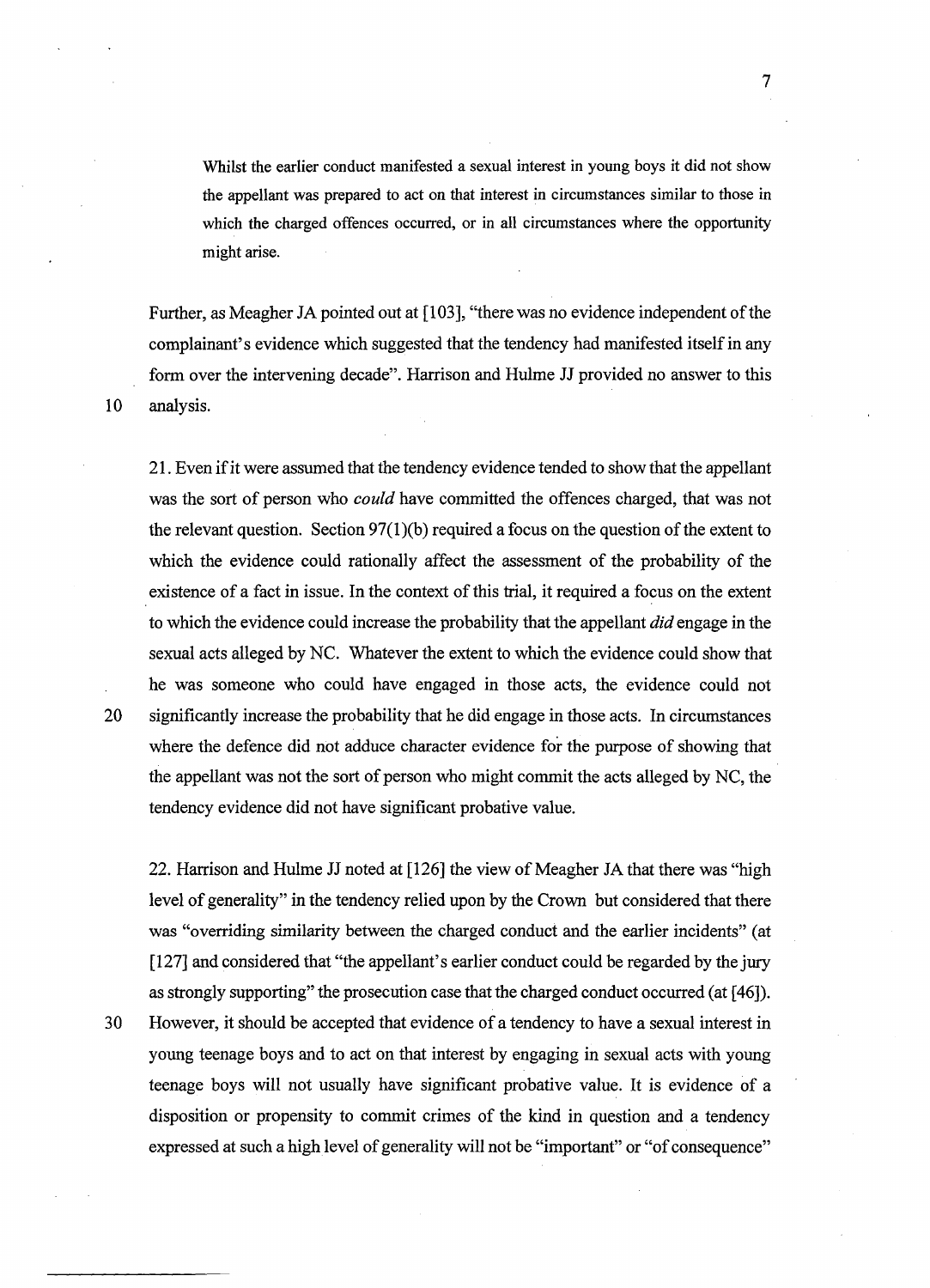*(R v Lockyer* (1996) 89 A Crim R 457 at 459) to the assessment of the probability of a fact in issue": see *Hughes v The Queen,* Kiefel CJ, Bell, Keane and Edelman JJ at [58], [64], Gageler J at [111], Nettle J at [157]-[159], [202], Gordon J at [218]. It will have very limited value in supporting the inference that the accused person committed the particular offences on the alleged occasions.

23. Additional specificity in the alleged tendency may mean that the evidence will have significant probative value. Thus, as demonstrated in *Hughes,* it may have seemed inherently unlikely that the accused would engage in criminal behaviour where there 10 was a high risk of discovery and evidence of a tendency to engage in such high-risk criminal behaviour may have significant probative value as a result. However, the additional specificity referred to by Harrison and Hulme JJ did not support such reasoning. Their Honours noted at [125] that the tendency on which the Crown relied was "a tendency to be sexually interested in male children in their early teenage years and to have acted upon that interest with such children" and stated at [127] that "in all cases the appellant's conduct was concerned with or involved him taking advantage of his position of responsibility for young teenage boys in his care and with his exploiting the opportunity that was presented when alone with them to fondle their genitals or to engage in oral sex". The tendency so formulated involved a high level of generality. 20 The reasoning was as follows:

(a) the appellant when alone with two young teenage boys in respect of whom he had a position of responsibility had fondled each boy's genitals or engaged in oral sex; and

(b) this made it significantly more likely that he engaged in similar conduct with another young teenage boy on another occasion

This reasoning involved no more than reliance on a disposition to commit crimes of the kind charged (involving touching of the genitals of a young teenage boy and 30 engagement in oral sex). The fact that reference was made to being in a position of responsibility and taking advantage of being alone with the boy does not alter that conclusion. Neither particular was unusual or uncommon nor did either alter the general nature of the tendency. It would not have seemed inherently unlikely that the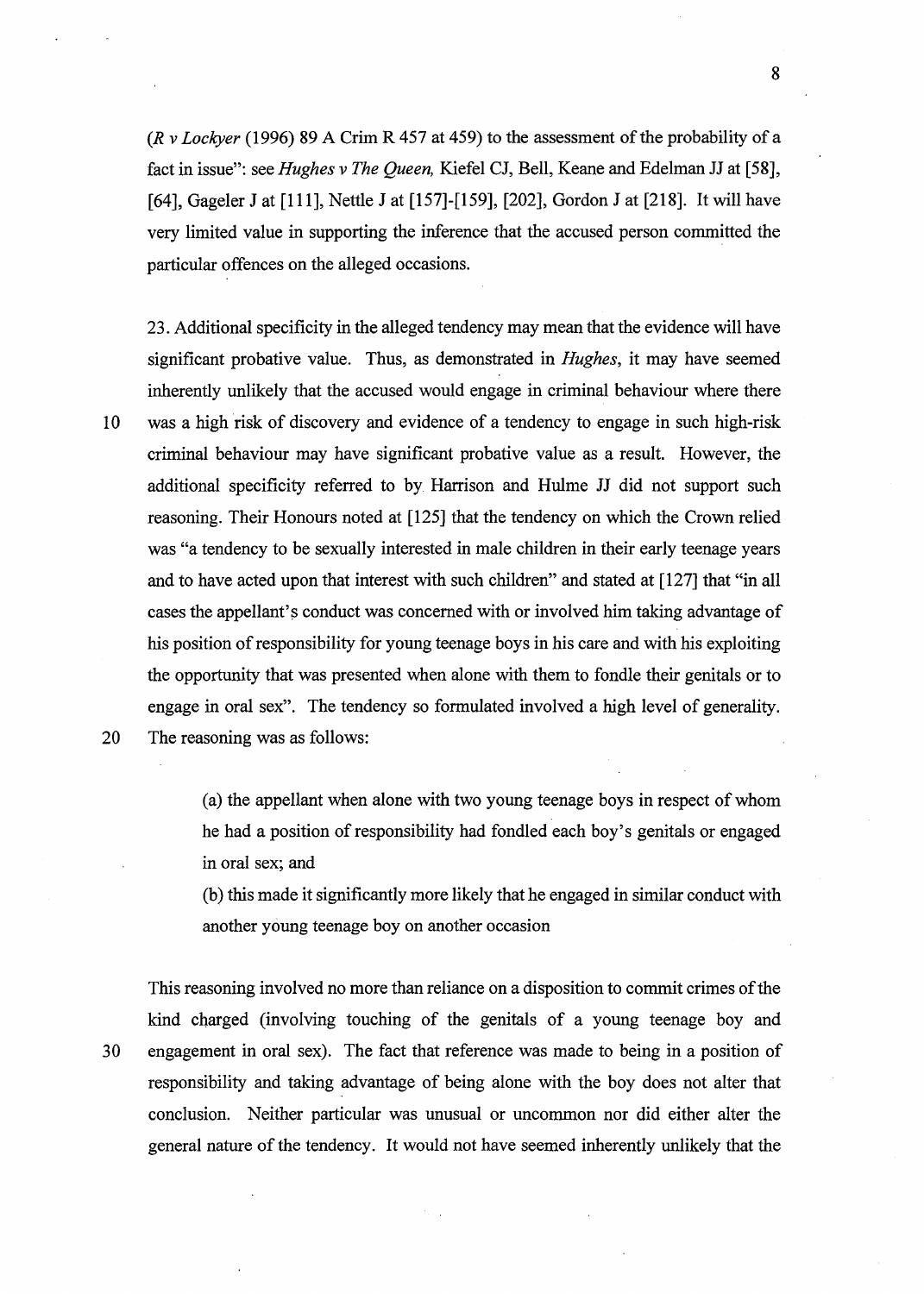appellant took advantage of a position of responsibility in relation to NC. Evidence of a tendency to act on a sexual interest in young teenage boys where advantage was taken of a position of responsibility would not, therefore, have significance. The fact that the appellant was in a position of responsibility is not a feature that increased the probative value of the tendency evidence in the present case. The same may be said with respect to the particular of acting on such an interest when alone with the young teenage boys. There was nothing inherently unlikely about NC's allegation that the offending occurred in a toilet cubicle. Evidence that the appellant acted on a sexual interest in young teenage boys when alone with them would not, therefore, have significance.

10

24. The fact that the tendency expressed at such a high level of generality meant that · there was "similarity between the charged conduct and the earlier incidents" did not, as Harrison and Hulme JJ concluded, mean that the tendency evidence had significant probative value. While it may be accepted that the tendency expressed at this level of generality meant that the evidence of TR and SL provided support for the existence of that tendency, the tendency thus established could not establish anything more than relevance. Such a tendency may be unusual as a matter of ordinary human experience but did not have significant probative value in respect of the question whether the appellant engaged in the sexual acts alleged by NC.

20

# **Section 101(2)**

25. Section 101(2) of the *Evidence Act* provides an entirely discrete basis on which it should be concluded that the tendency evidence from TR and SL resulted in a miscarriage of justice. While it is conventional for a court to consider the operation of this provision only after determining that the requirements of s 97 are satisfied · (particularly bearing in mind the proposition in s 101(1) that the section "applies in addition to sections 97 and 98"), there is no obligation to follow that sequence. A court may determine that the requirement in  $s$  101(2) is not satisfied, with the consequence 30 that there is no need to apply s 97. If the requirements of s 101(2) are not satisfied, the tendency evidence "cannot be used against the defendant". In such circumstances, inviting or permitting the jury to use the evidence for a tendency purpose would result in a miscarriage of justice.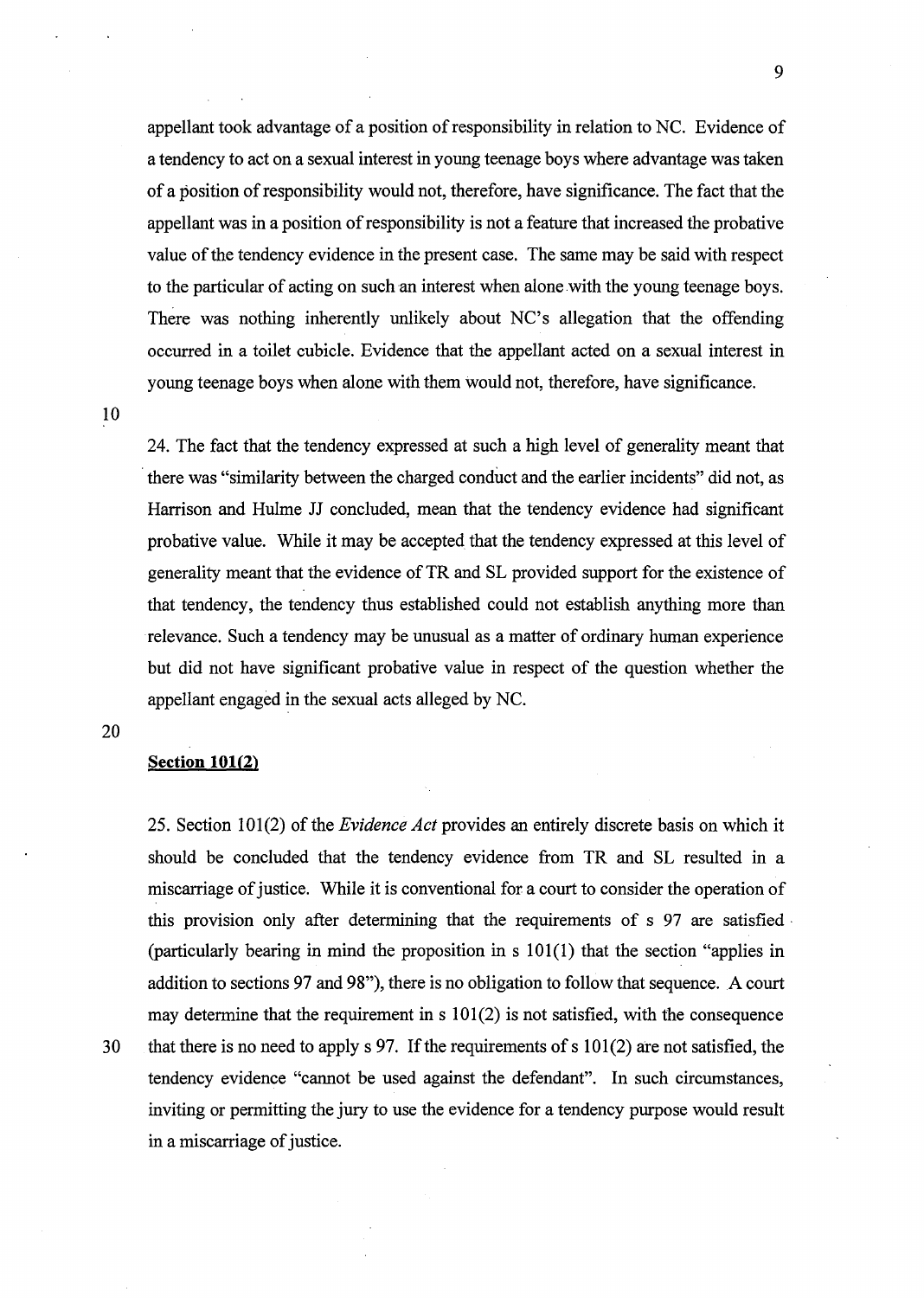26. Meagher JA, in dissent, held at [120] that, in circumstances where the tendency evidence did not have significant probative value it could not be concluded that its probative value substantially outweighed "any prejudicial effect it may have" on the appellant. Meagher JA had noted at [82] "examples" of "unfair prejudice" given by Hoeben CJ at CL in *Sokolowskyj v R* [2014] NSWCCA 55; (2014) 239 A Crim R 528 at [48], [50]:

> In the present case, one of the dangers of unfair prejudice was that the jury would use the evidence in the way they were directed not to use it  $-$  to show that the appellant was a sexual deviant who, as a result, was the sort of person who was likely to have committed the offence alleged against him. A second danger was that the jury would be so emotionally affected by the evidence that they would disregard the appellant's account in his police interview and disregard the directions to assess the evidence in an unemotional manner. A third danger was that the jury might be disinclined to give the appellant the benefit of any reasonable doubt.

> In *R v GAC* [2007] NSWCCA 315; 178 A Crim R 408 Giles JA said at [83] that the primary danger was that, notwithstanding any directions given by the trial judge, "the jury might reason no more rationally than that, if the respondent molested [two other persons], he did the same to the complainant, and that emotion not rationality would govern".

Meagher JA at [121] did not accept a submission "that there were four additional respects in which the evidence carried a risk of prejudice that went beyond the kind of prejudice referred to at [82]". However, it is apparent that his Honour did accept that the kind of prejudice referred to by Hoe ben CJ at CL in *Sokolowskyj* "was likely to arise in any event" (at CAB 144.5).

30 27. Harrison and Hulme JJ considered s 101(2) at [130]:

 $\ddotsc$ 

The appellant also submitted that the evidence should not have been admitted on the basis that its probative value did not substantially outweigh its prejudicial effect: *Evidence Act,* s 101(2). This submission cannot be accepted for the reasons provided by Meagher JA (above at [121]).

20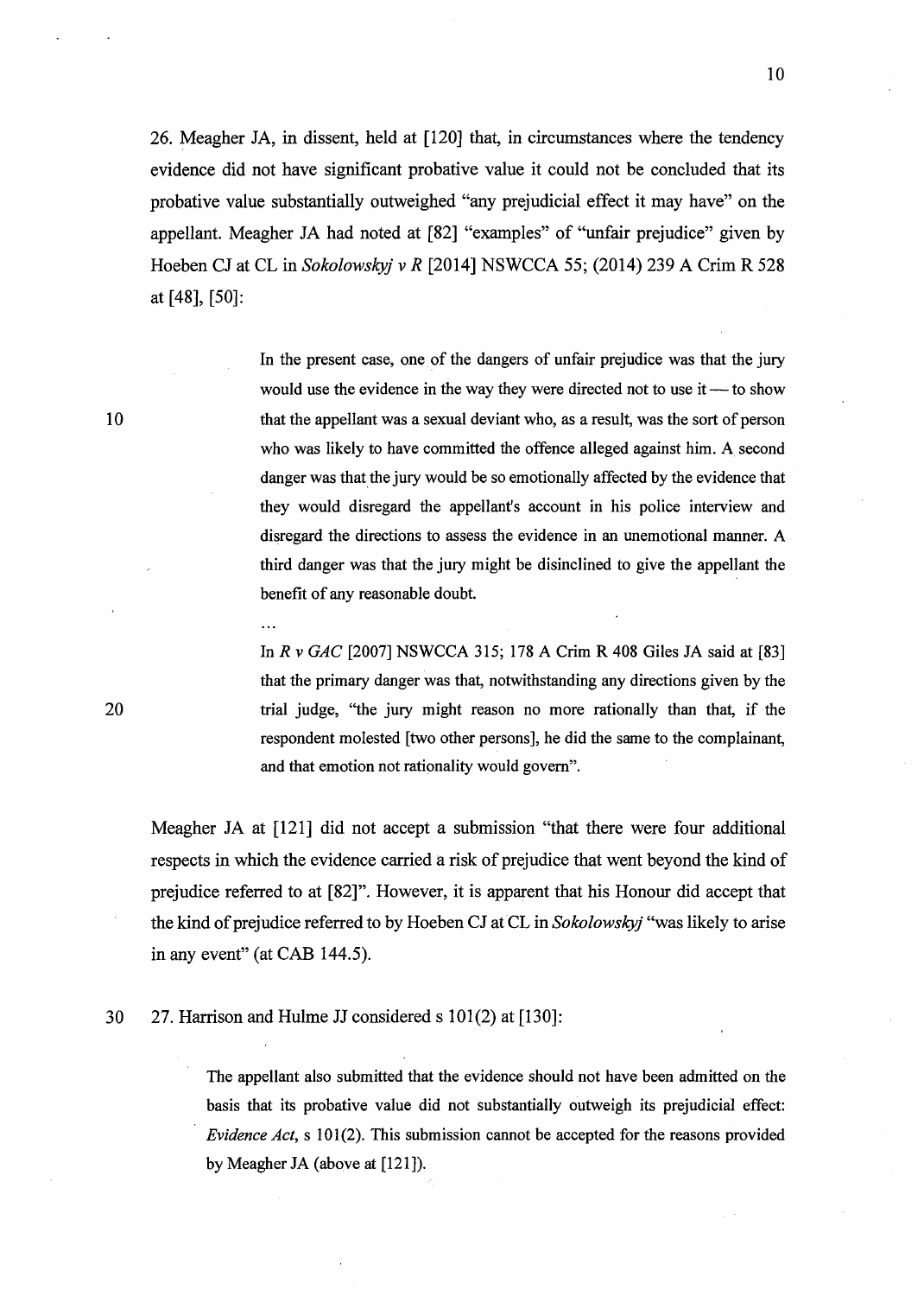While it is apparent that Meagher JA was not persuaded that the "four additional respects" relied on to show a risk of prejudice "beyond the kind of prejudice referred to in [82] above" represented "a significant risk of prejudice ... which went beyond the prejudice that it is accepted was likely to arise in any event", Meagher JA did not hold that the test in s 101(2) for admission of the evidence was satisfied. Rather, his Honour rejected additional reasons advanced for showing a risk of prejudice other than those referred to earlier in his judgment at [82] and which he considered did constitute "prejudice [that] was likely to arise". It follows that what Meagher JA said at [121] did 10 in the "provide reasons" why the test in s 101(2) was satisfied. Accordingly, Harrison and Hulme JJ have not provided any reasons as to why the test was satisfied.

28. Section 101(2) provides that tendency evidence cannot be used against the defendant "unless the probative value of the evidence substantially outweighs any prejudicial effect it may have on the defendant". A court is required to embark on a three-stage analysis:

1. Determine the probative value of the evidence (that is, "the extent to which the evidence could rationally affect the assessment of the probability of the existence of a fact in issue" in the trial).

2. Determine the prejudicial effect the evidence may have on the defendant.

3. Determine whether the probative value of the evidence "substantially outweighs" any prejudicial effect it may have on the defendant.

29. As regards the first step, the court would engage in a similar analysis to that required by s 97(1)(b), without the need to determine whether the probative value was "significant". It is submitted that, for the reasons given by Meagher JA, the probative value of the tendency evidence adduced from TR and SL was not high.

30 30. As regards the second step, the term "prejudicial effect" is not defined in the legislation. It is curious that there is no reference to "unfair prejudice", as in s 137, but it is accepted that the concept of"prejudicial effect" could not apply simply on the basis that the evidence tended to prove the guilt of the accused, thereby "prejudicing" the defendant's prospects of acquittal. The concept should be understood in substantially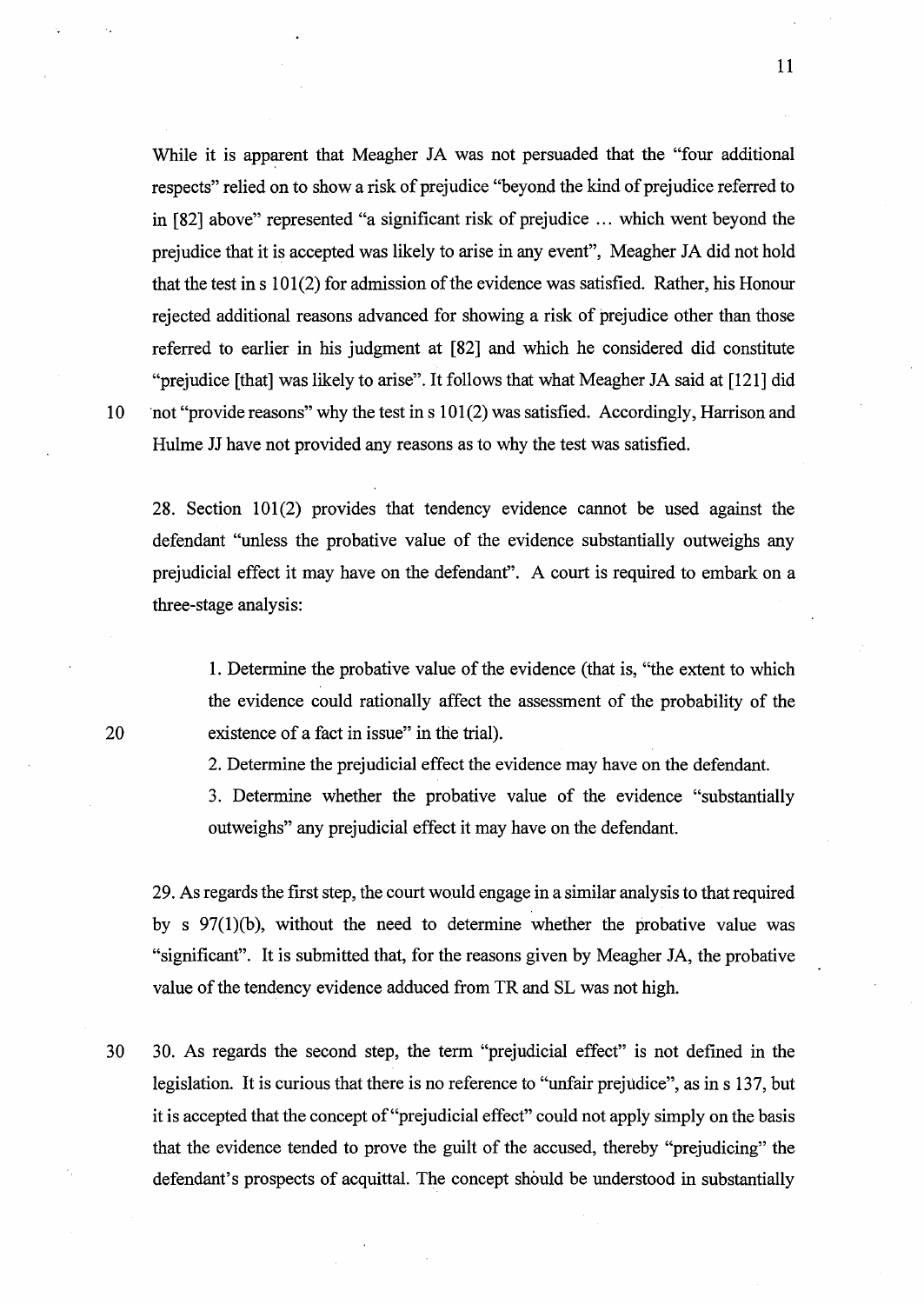the same way as "unfair prejudice" in s 137, albeit with an emphasis on the way that the evidence may, rather than necessarily will, impact adversely on the accused. In *Hughes v The Queen,* Kiefel CJ, Bell, Keane and Edelman JJ stated at [17]:

The reception of tendency evidence in a criminal trial may occasion prejudice in a number of ways. The jury may fail to allow that a person who has a tendency to have a particular state of mind, or to act in a particular way, may not have had that state of mind, or may not have acted in that way, on the occasion in issue. Or the jury may underestimate the number of persons who share the tendency to have that state of mind or to act in that way. In either case the tendency evidence may be given disproportionate weight. In addition to the risks arising from tendency reasoning, there is the risk that the assessment of whether the prosecution has discharged its onus may be clouded by the jury's emotional response to the tendency evidence.

The discussion of Hoeben CJ at CL in *Sokolowskyj*, extracted above, is to similar effect.

31. With respect to the danger of tendency evidence being "given disproportionate weight", in *Pfennig v The Queen* [1995] HCA 7; (1995) 182 CLR 461, McHugh J (at 512) cited research that "tribunals of fact, particularly juries, tend to assume too readily 20 that behavioural patterns are constant and that past behaviour is an accurate guide to contemporary conduct". Gageler J observed in *Hughes v The Queen* at [71] that "there inheres a very real risk of attaching 'too much importance' to the tendency evidence of giving tendency evidence 'too much weight'." Gageler J added at [72]:

> The problem is one of cognitive bias, amounting to an inclination observable on the part of most persons to overvalue dispositional or personality-based explanations for another person's conduct and to undervalue situational explanations for that conduct. The bias is towards overestimating the probability of another person acting consistently with a tendency that the person is thought to have  $\sim$  of treating the person as more consistent than he or she actually is.

While Gageler J considered that the danger of cognitive bias had more relevance to s 97 than s  $101(2)$ , his Honour accepted that it may be seen as a form of prejudice (at [73]). Gageler J referred at [87] to "the ever-present risk that the objective probability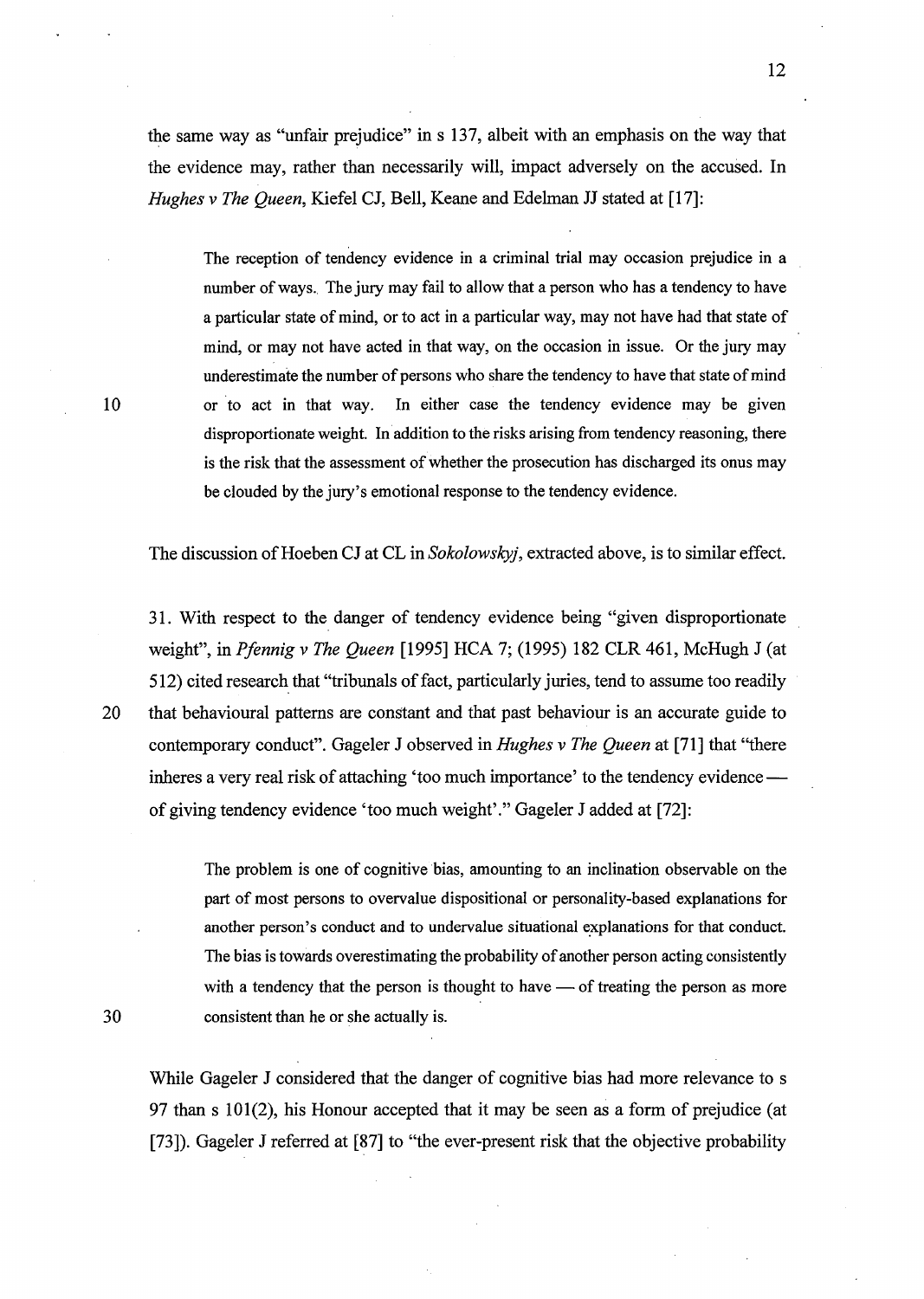will be subjectively overestimated ... the risk of the evidence unwittingly being given too much weight". This was a clear danger in the present case.

32. With respect to the danger of tendency evidence clouding the jury's assessment of whether the prosecution has discharged its onus by generating an "emotional response", the Australian Law Reform· Commission explained (ALRC 26, vol I, para 644) in relation to what became s 135(a) of the *Evidence Act* (with its reference to evidence that "might... be unfairly prejudicial to a party"):

10

The risk of unfair prejudice is one of the potential disadvantages mentioned. By risk of unfair prejudice is meant the danger that the fact-finder may use the evidence to make a decision on an improper, perhaps emotional, basis, ie on a basis logically unconnected with the issues in the case. Thus evidence that appeals to the fact-finder's sympathies, arouses a sense of horror, provokes an instinct to punish, or triggers other mainsprings of human action may cause the fact-finder to base his decision on something other than the established propositions in the case. Similarly, on hearing the evidence the factfinder may be satisfied with a lower degree of probability than would otherwise be required.

20 The tendency evidence in the present case would inevitably have provoked an adverse emotional response and created the real danger that the jury would be disinclined to give the appellant the benefit of any reasonable doubt arising from the fact that the appellant had given a false account to the Church when he first sought compensation in 2010.

33. In considering any prejudicial effect the tendency evidence "may have" on the appellant, judicial directions to the jury designed to reduce that risk must be taken into account. There are judicial statements that it must be assumed that such directions will be effective. For example, in *Gilbert v The Queen* [2000] HCA 15; (2001) 201 CLR 30 414, McHugh J (in dissent) observed at [31] that "unless we act on the assumption that criminal juries act on the evidence and in accordance with the directions of the trial judge, there is no point in having criminal jury trials". On the other hand, in the same case, Gleeson CJ and Gummow J stated at [13]: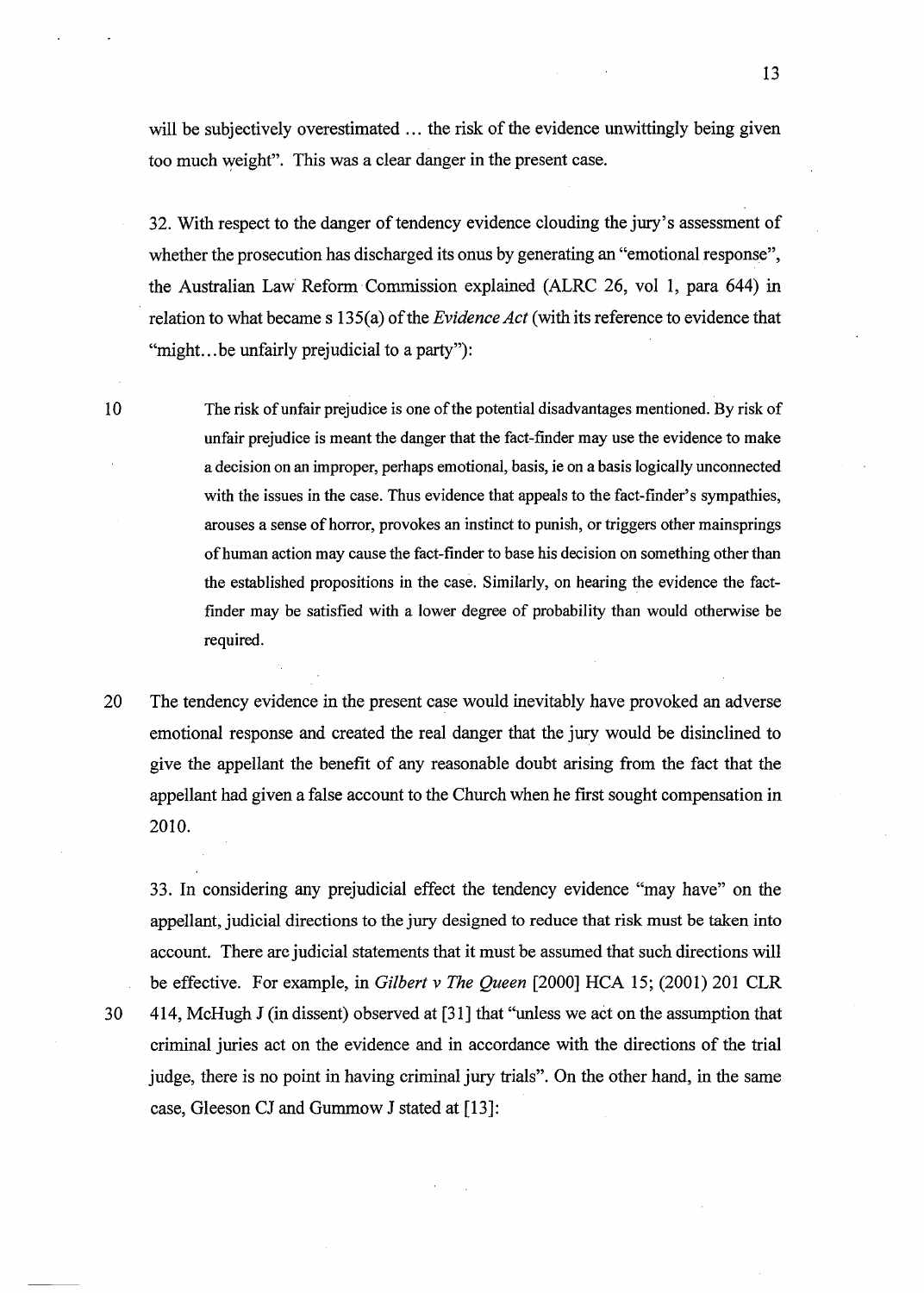The system of criminal justice, as administered by appellate courts, requires the assumption, that, as a general rule, juries understand, and follow, the directions they are given by trial judges. It does not involve the assumption that their decision-making is unaffected by matters of possible prejudice.

See also *Dupas v The Queen* [2010] HCA 20; (2010) 241 CLR 237 at [29]. In *Sokolowskyj v The Queen,* Hoeben CJ at CL observed at [56]-[57]:

10

An assumption that a judicial direction to the jury designed to minimise the risk of unfair prejudice will be completely effective would effectively prevent  $s$  101(2) operating as a safeguard against the potential risk of miscarriages of justice arising from the admission of tendency evidence. In the present case there was a real risk that, notwithstanding directions to the jury, the jury would see the appellant as a sexual deviant who had no credibility in denying the allegation against him, was not deserving of the benefit of any reasonable doubt and was the sort of person who. was likely to have committed the offence alleged against him.

Members of the jury might have so proceeded subconsciously, even accepting that they would have tried to follow the directions given to them.

20

34. It may be accepted that the jury in this case followed the direction given to them by the trial judge (CAB 29.30) not to seek to punish the appellant for his conduct in relation to TR and SL. However, it should not be assumed that the directions attempting to prevent general propensity reasoning (CAB 29.20) would be completely effective. Equally, it should not be assumed that the trial judge's general injunction to the jury in the summing up that "[y]ou must, as a jury, act impartially, dispassionately and fearlessly. You must not let sympathy or emotion or bias or prejudice sway your judgment" (CAB 12.30) would be completely effective. Nor could the risk that the jury would give too much weight to the evidence be excluded. The prejudicial effect the 30 evidence *might* have had on the appellant was considerable.

35. As regards the third step, determining whether the probative value of the evidence "substantially outweighs" any prejudicial effect it may have on the defendant, the nature of this test was elucidated in *R v Ellis* (2003) 58 NSWLR 700. Spigelman CJ (Sully,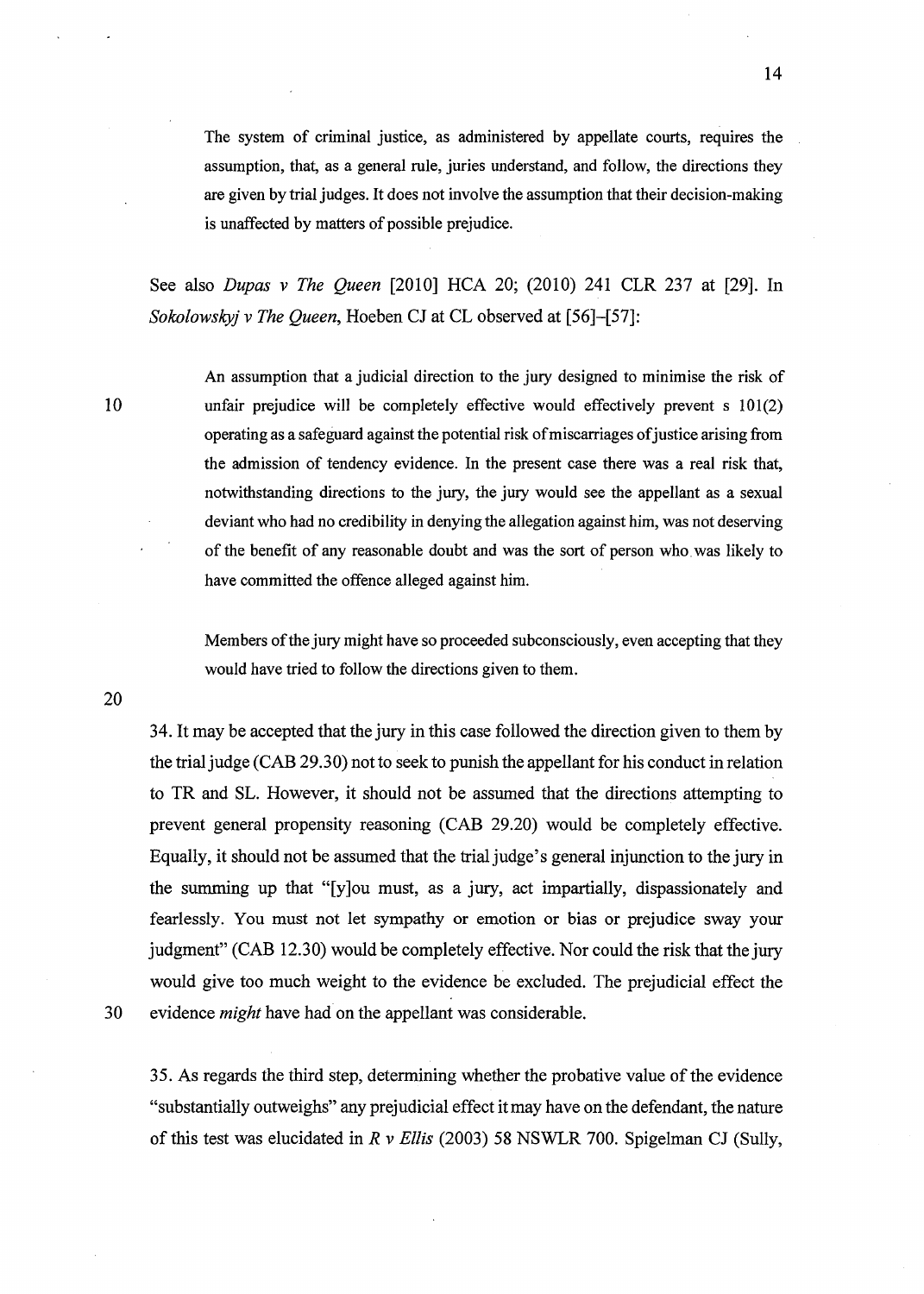O'Keefe, Hidden and Buddin JJ agreeing) held (at [95]) that "[s]ection 101(2) calls for a balancing exercise which can only be conducted on the facts of each case". The court must give "consideration to the actual prejudice in the specific case which the probative value of the evidence must substantially outweigh" (at [94]). The way in which the majority of the High Court in *Pfennig v The Queen* [1995] HCA 7; (1995) 182 CLR 461 formulated the common law test for similar fact or propensity evidence did not apply to the balancing exercise under  $s 101(2)$ , primarily because the statutory provision expressly requires a balancing process and tilts that process by the use of the word "substantially". The High Court initially granted special leave to appeal from this 10 judgment but the grant was rescinded on 1 December 2004, the Court expressed agreement with the construction of the *Evidence Act* by Spigelman CJ *(Ellis v The Queen* [2004] HCATrans 488).

36. Reference may also be made to the statutory context. As noted above, section 137 adopts a similar balancing test, but there are two important differences. First, s 101(2) prohibits tendency reasoning unless the court is persuaded that it should be permitted, in contrast with s 137 where the court must be persuaded that the balancing favours exclusion. Second, as Spigelman CJ noted in *Ellis*, the balance in s 101(2) is tilted in favour of inadmissibility (or prohibition on use) by the use of the word "substantially".

20 The same word may be found in s 135, but there is scant authority on the term used in

that context.

37. It may be noted that the *Evidence Act 1995* (Cth) received the Royal Assent in February 1995, well before the High Court reformulated the common law rule in *Pfennig v The Queen* [1995] HCA 7; (1995) 182 CLR 461. Brennan J (as his Honour then was) in *Harriman v The Queen* (1989) 167 CLR 590 at 593-594 formulated the common law test:

30

Evidence that an accused has committed other offences of the same or similar character is inadmissible ... unless the probative force of the evidence clearly transcends the merely prejudicial effect of showing that the accused has committed other offences.

It is submitted that the use of the term in  $s 101(2)$  requires the court to be satisfied that, at a minimum, the probative value of the evidence *clearly* outweighs the dangers of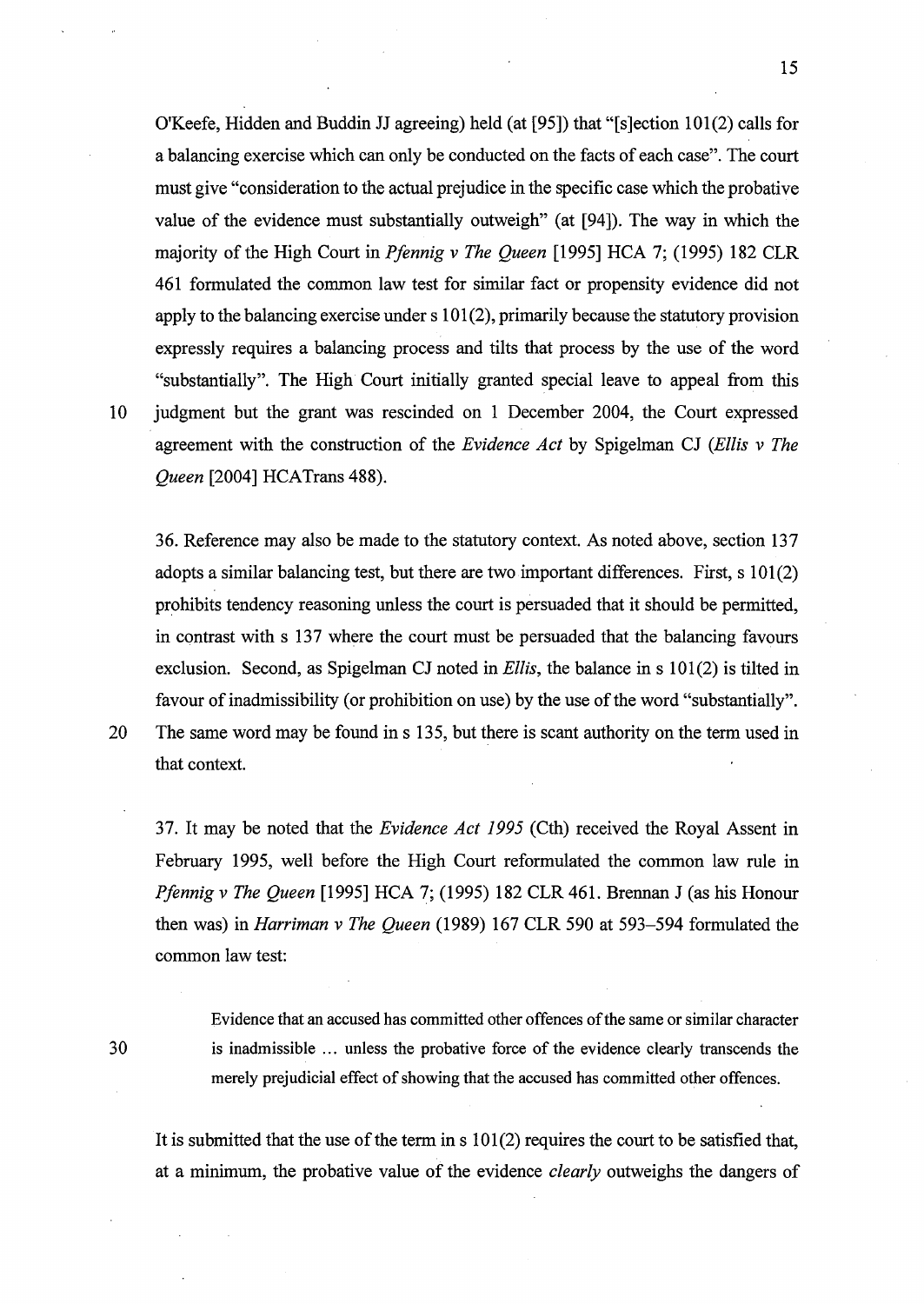unfair prejudice. If it does not do so clearly, it could not be said that it does so substantially. The word "substantially" may have been intended to convey more than "clearly" but it is not necessary to determine the full operation of the term in the present case. It is submitted that, in the present case, the probative value of the tendency evidence did not clearly outweigh the risks of prejudice to the appellant. The evidence did not have sufficient probative value to justify the ever present risk that the objective probability would be overestimated by the jury and the ever-present risk that the jury would be unable to put to one side the emotional impact of the evidence (and its implications for the proper application of the applicable standard of proof).

38. It is apparent that there is a very close similarity between the statutory test in s 101 (2) and the common law test as it existed prior to the judgment in *Pfennig.* It follows that guidance provided by common law authorities prior to the judgment in *Pfennig* will provide assistance in,the application of s 101(2) (see *Hughes v The Queen,* Nettle J at [192]), although it is the statutory language that must be applied. Further, it should be noted that, in *Pfennig,* McHugh J discussed the common law rule of exclusion propounded by the House of Lords in *Director of Public Prosecution v P* [1991] 2 AC 447 at 460-1 and expressed support for it at 515 ("as a matter of law and not discretion the probative value of evidence revealing bad character or criminal propensity must be 20 sufficiently strong to outweigh or clearly transcend the prejudicial effect of the evidence"). McHugh J observed (at 528) that "prejudicial effect and probative value are incommensurables." Accordingly, McHugh J held (at 529) that what is required is that "the probative force of the evidence compared to the degree of risk of an unfair trial is such that fair minded people would think that the public interest in adducing all relevant evidence of guilt must have priority over the risk of an unfair trial". This analysis was applied by the NSW Court of Criminal Appeal in *Sokolowskyj* at [57]. It is submitted that this test, to the extent that it illuminates the statutory test in  $s 101(2)$ , was not satisfied in the present case.

30 39. Finally, as Spigelman CJ observed in *R v Ellis* at [96], "[t]here may well be cases where, on the facts, it would not be open to conclude that the probative value of particular evidence substantially outweighs its prejudicial effect, unless the 'no rational explanation' test were satisfied". This raises for consideration the view expressed by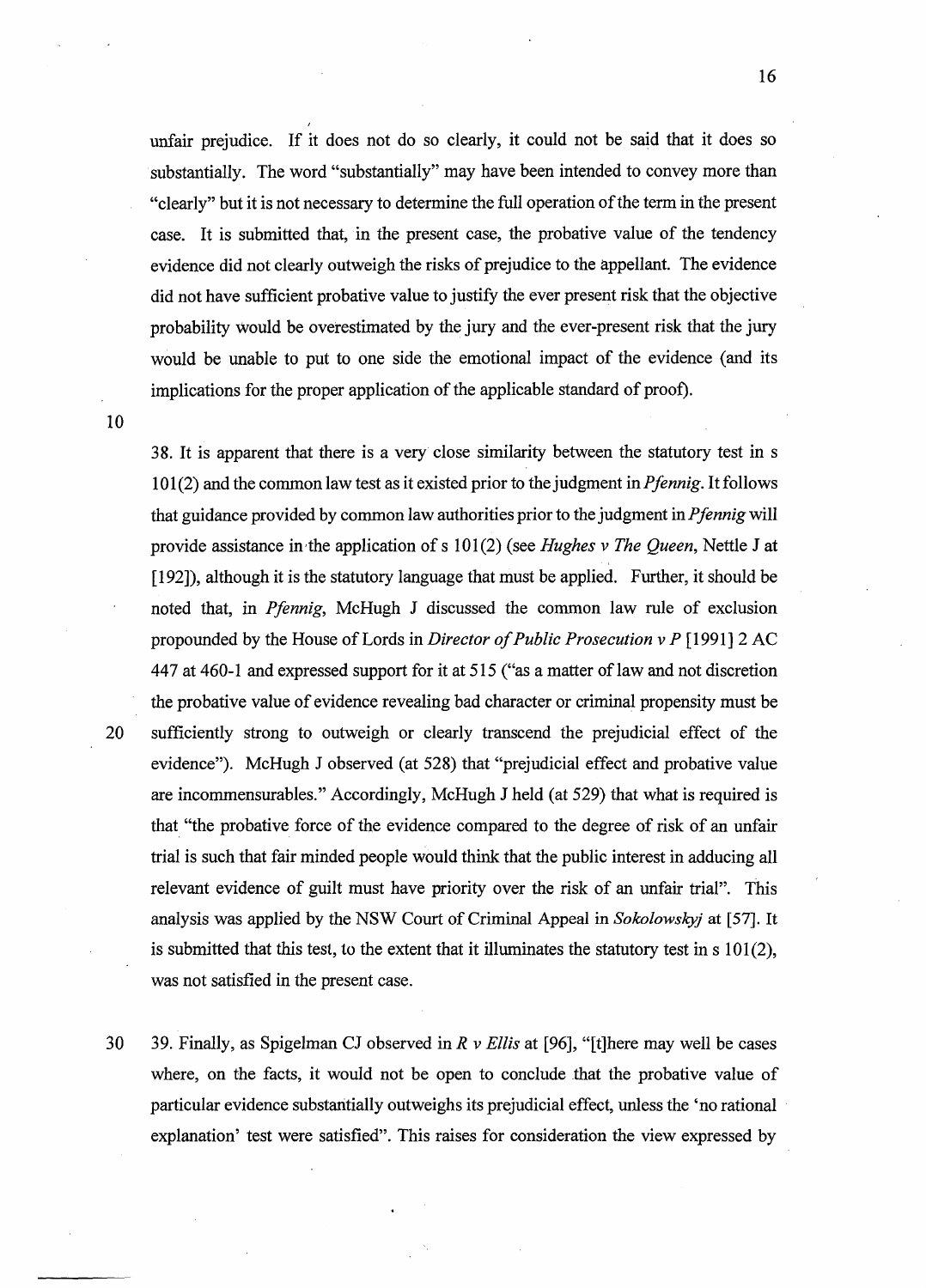McHugh J in *Pfennig v The Queen* at 531-2 that "when the Crown is relying on the accused's criminal propensity" the "risk of prejudice from propensity reasoning is so high" that the evidence "cannot be admitted unless that evidence together with the other evidence denies any rational explanation of the accused's conduct that is consistent with his or her innocence". On that approach, the tendency evidence in the present case was clearly inadmissible.

## **Part VII: Orders sought**

20

40. The appellant seeks the following orders: That the appeal be allowed, the orders of 10 the New South Wales Court of Criminal Appeal be set aside and in lieu thereof order that the appeal against conviction be allowed and a new trial held.

### **Part VIII: Estimate**

41. It is estimated the presentation of the appellant's oral argument will require 2-3 hours.

Dated: 8 June 2018

**S.J. Odgers**  Counsel for the Appellant Forbes Chambers Tel: 02 9390 7777 Email: odgers@forbeschambers.com.au

**S.J. Buchen**